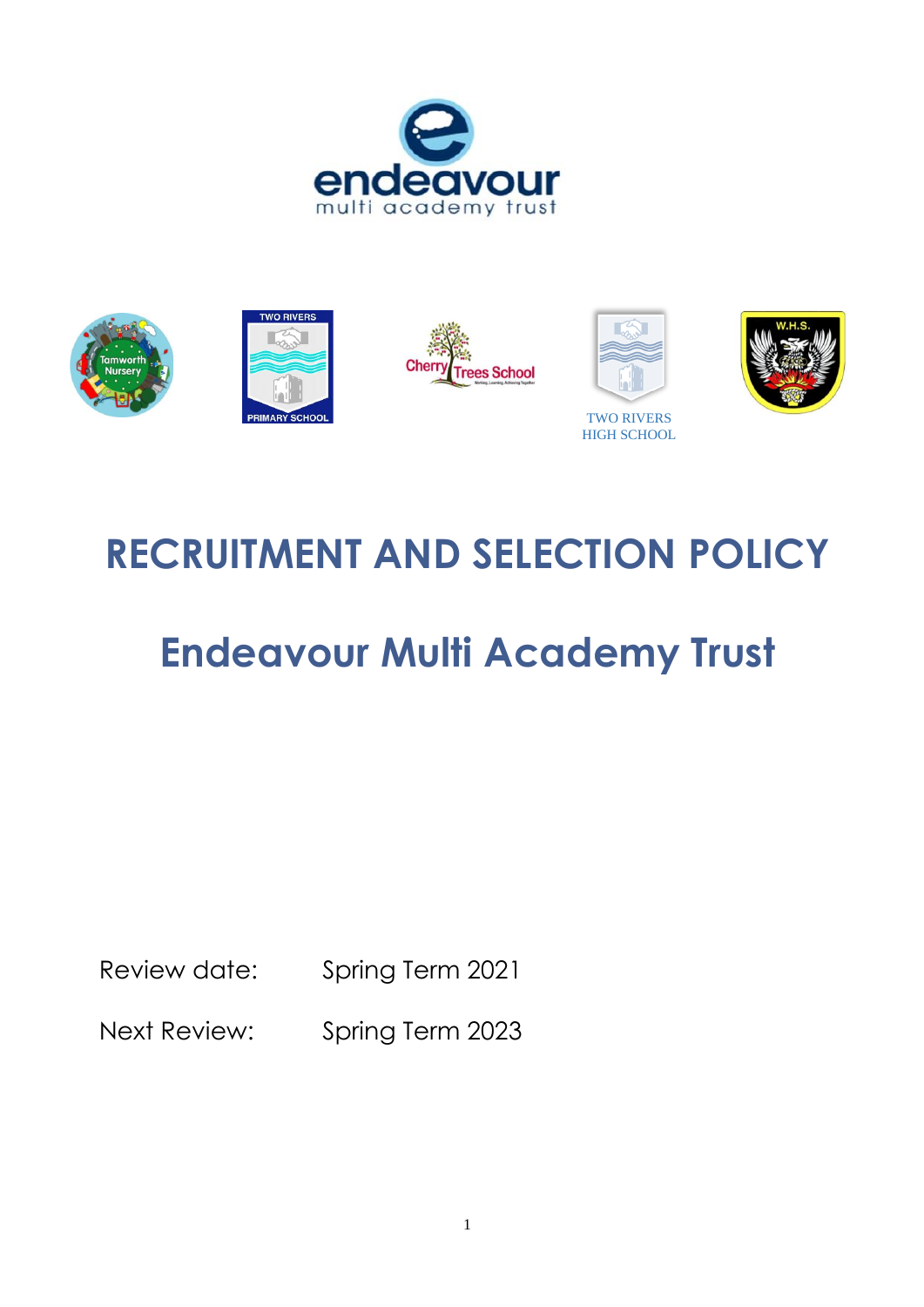# **Policy Statement**

The Endeavour Multi Academy Trust is an employer who abides by all legislation relating to the recruitment of staff.

The Trust is committed to:

- improving performance by recruiting and selecting the best people. It aims to attract potential employees who have the relevant knowledge, skills, qualifications, experience, behaviours and talent to make a positive and innovative contribution.
- safeguarding and promoting the welfare of children, young people and vulnerable adults and expects all staff to share this commitment.
- the principles of equal opportunities in the recruitment and selection of staff and promotes fair treatment.

#### **Who the Policy Covers?**

This policy applies to the recruitment and selection of all employees and potential employees.

Any reference to "the Trust" refers to The Endeavour Multi Academy Trust.

The Endeavour Multi Academy Trust commends the principles set out in this policy for adoption by the Local Governing Board to apply to the recruitment of school staff.

# **Purpose**

The purpose of this Recruitment and Selection Policy is to ensure that the best candidates are recruited on the basis of their ability and potential to support the delivery of our corporate strategy:

- to safeguard our young people.
- based on performance and capability.
- through a process that supports our values and behaviours.
- with regard to value for money.
- in an equal and inclusive way that complies with employment and equality legislation and good practice.

Accordingly, this policy will ensure that:

- a fair, open, transparent and consistent approach is taken to all aspects of recruitment.
- selection is valid and justifiable and based on an individual's relevant skills and experience.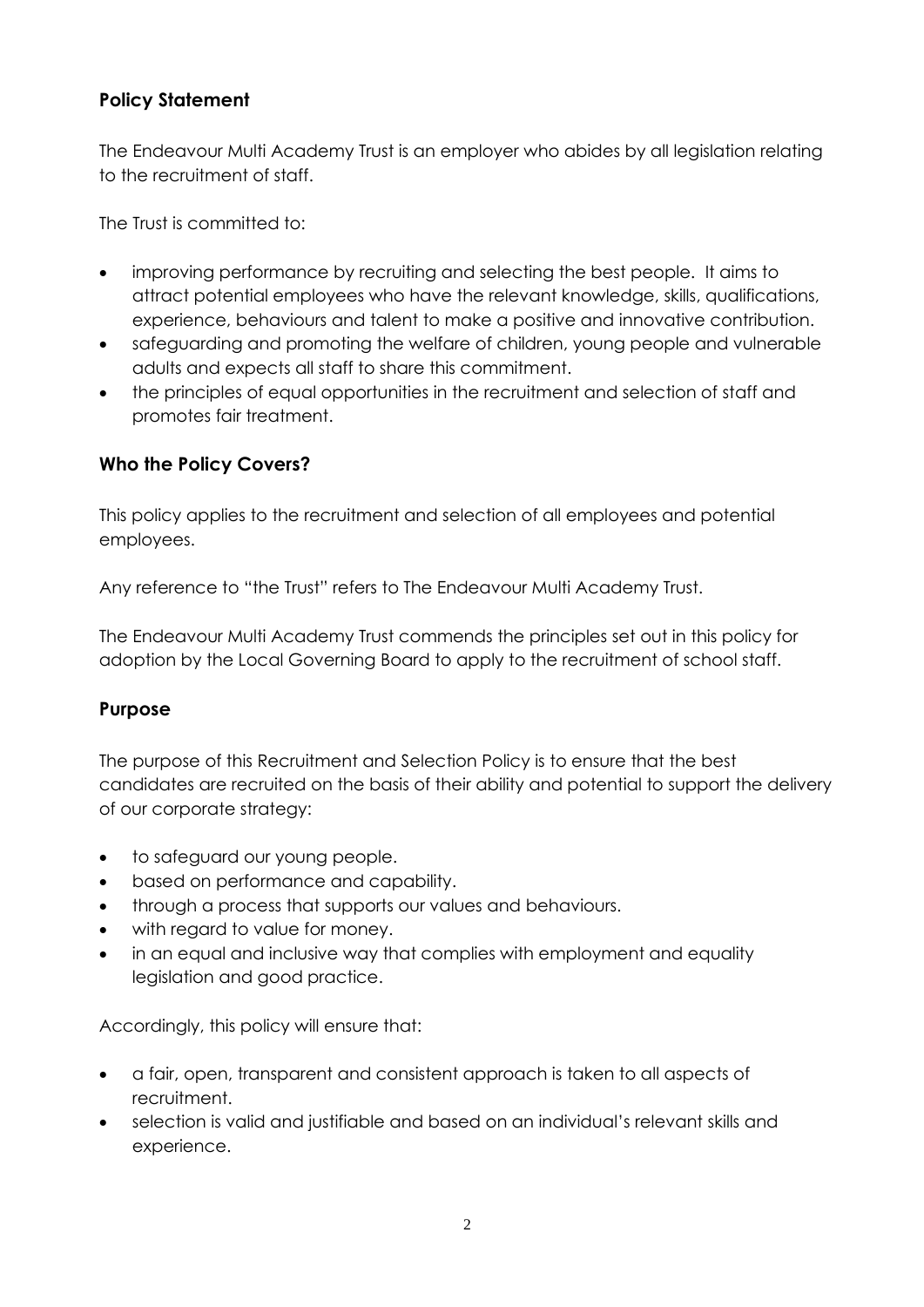• current employment legislation is adhered to, to safeguard individuals' right to fairness and equality of opportunity in conjunction with the business needs and values of the Trust.

#### **Policy Principles**

This policy has been developed in line with the appropriate National Conditions of Service for employees of the Trust.

The Trust recognises its statutory duty under all relevant employment legislation and is committed to meeting them.

All recruitment and selection decisions must be equitable and fair and taken on the basis of the applicant's competence or ability assessed against the person specification for the post.

The selection criteria must be consistent and objective and communicated at the outset of the process. They must be adhered to throughout each stage of the recruitment and selection process.

All appointments must be made on skills and experience – the candidate determined to be the best match with the stated requirements of the role (detailed in the person specification) should be offered the post.

Any member of staff involved in the selection of staff must satisfy themselves that they are appropriately trained and can comply with the requirements of this policy.

For core Trust roles, the Trust must ensure access to appropriate training, development and support to those involved in recruitment and selection activities.

Those responsible for recruitment in the Trust must ensure they are equipped with the necessary skills including Safer Recruitment Training for undertaking recruitment in line with this policy framework**.** 

All posts at SLT level must be approved by the EDO prior to advertisement. Headteacher appointments will be approved by the Trust and appointed to in conjunction with the Local Governing Board. Trustees will be represented in the selection process of Headteachers.

Decision about all other posts, other than Senior Management Team, should be made by the Headteacher in conjunction with the Local Governing Board under the assumption that the appointments fall within the budget agreed for each school.

CEO recruitment will be managed by the Board of Trustees.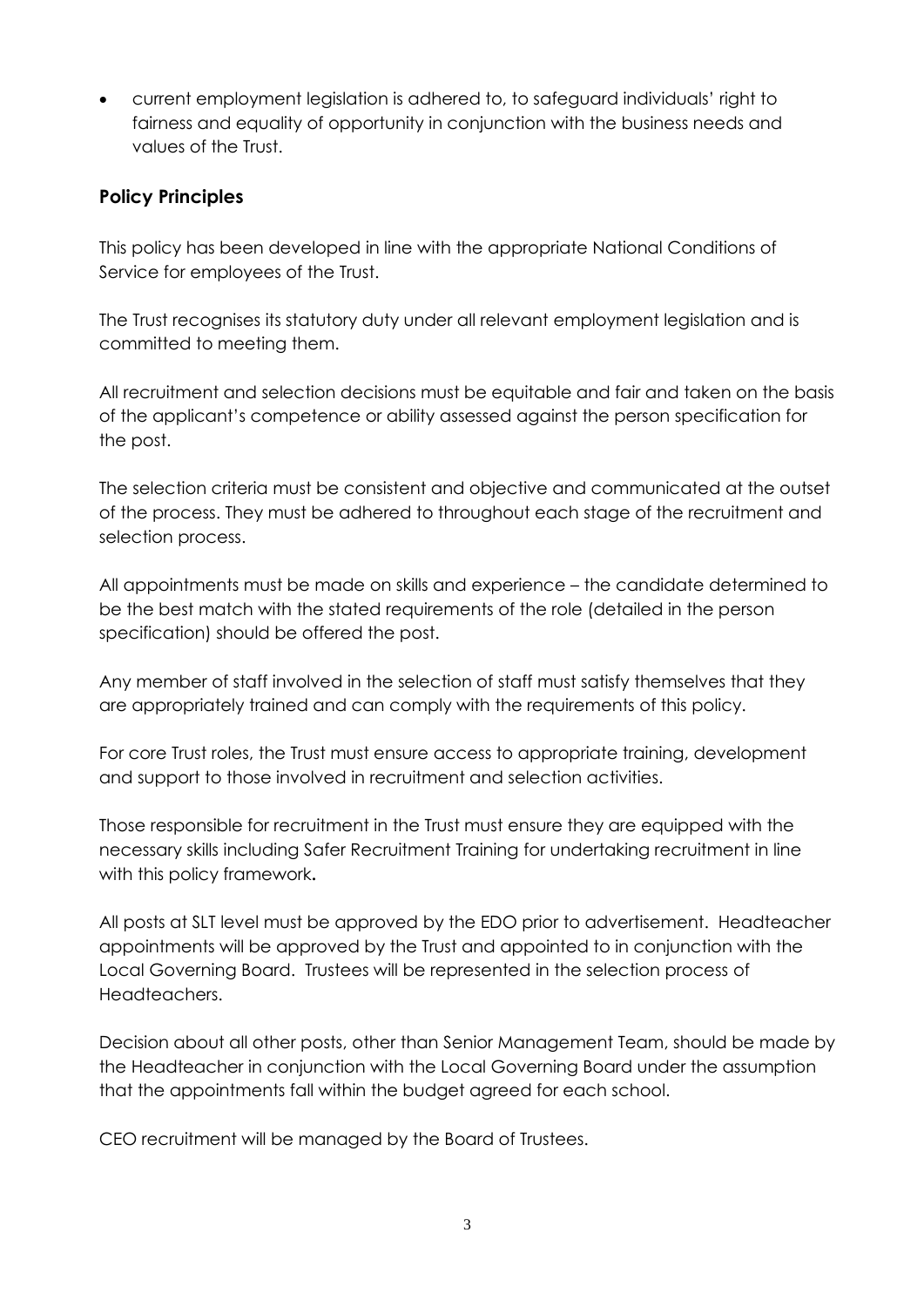All external appointments for support roles will be made on the minimum spinal column point of the assigned grade. Any exceptions to this require a justification. Teaching posts will be paid in accordance with the Trust's Pay policy.

When advertising vacancies internally, the Trust should ensure that all appropriate employees in other schools in the Trust have access to the opportunity.

The Trust does not make payment for interview expenses.

# **Pre-employment Checking**

All pre-employment checks for new starters must be completed and deemed satisfactory before the successful candidate commences in their role.

There must be compliance with safer recruitment procedures and processes. Those responsible for recruitment and selection have a duty to scrutinise documentation and comply with appropriate regulatory body requirements.

Relevant documentation must be fully completed at each stage of the process. This will include the verification of original documents of candidates at the interview stage and the completion of all necessary pre-employment checks as specified in the DfE Keeping Children Safe in Education guidance document which includes but is not limited to, a Disclosure and Barring Service Check, Teacher Prohibition Check, Childcare Disqualification, satisfactory references and medical assessment and overseas checks as appropriate. The Trust require that an Overseas Police Check be carried out on all new starters if they have lived or worked outside of the UK for a continuous period of 6 months or more in the past 5 years. The pre-employment checking and appointment process will not be circumvented for the sake of expediency.

At the end of the selection process, the preferred choice candidate will be made a conditional offer of employment subject to the acquisition of satisfactory preemployment checks. Failure to satisfy all pre-employment checks may result in the withdrawal of a conditional offer of employment.

All pre-employment checks must be recorded on the Single Central Record in line with the guidance published in Keeping Children Safe in Education. Documents verifying the employee's identity, right to work and required qualifications will be retained on their personnel file.

If the Headteacher requires an individual to start work in regulated activity before the DBS certificate is available a risk assessment must be completed and held on the personnel file. The Headteacher will seek final decision from the CEO as to whether it is appropriate for this person to start employment after reviewing this document. As a minimum, the individual must be appropriately supervised and all other checks, including a barred list check, must have been completed.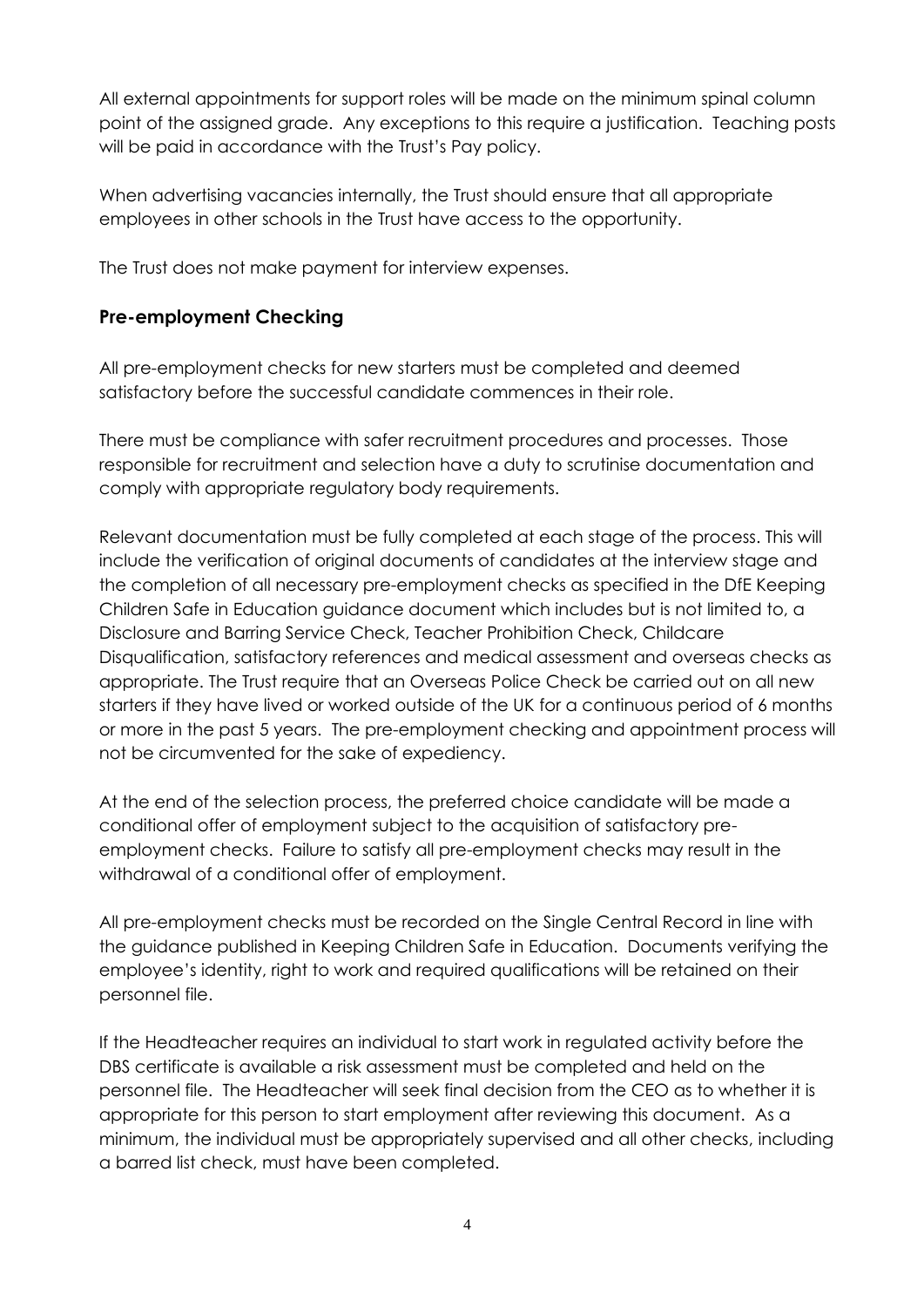Where an existing employee changes role, additional checks should be completed applicable to the role, for example, when an employee moves into regulated activity. If there are any concerns about an employee or an employee does not have a DBS check because it was not applicable at the time of their appointment and their role has changed over time, it would be appropriate to complete a DBS check. An internal reference should be completed for all internal role changes.

# **Safer Recruitment**

The Trust has responsibility for ensuring that recruitment, selection, and retention decisions for posts working with children and vulnerable adults are safe, and it meets its statutory obligations as detailed in the Department for Education statutory guidance.

As set out in the Department for Education statutory guidance:

- The Trust must keep a single central record for each school. The single central record must cover the following:
	- all staff (including supply staff and teacher trainees on salaried routes) who work at the school.
	- all members of the Local Governing Board, trustees and volunteers.
- The Trust is responsible for carrying out checks on employees seeking to work with children or vulnerable adults (or where their work may bring them into contact with either of these groups). These checks will be made in accordance with the Rehabilitation of Offenders Act 1974 (as amended), and with the Disclosure and Barring Service as appropriate.
- At least one selection panel member must have completed Safer Recruitment Training.

# **Equality**

As an employer, the Trust is committed to ensuring that it provides equality of opportunity to all in employment. Through its Recruitment and Selection Policy and procedures it aims to eliminate barriers and encourage applicants from all sections of the community by:

- ensuring recruitment and selection procedures are fair and equitable
- only considering applicants for jobs on the basis of their relevant experience, skills and abilities unless a Genuine Occupational Qualification (GOQ) exists for specific posts
- interviewing all applicants with disabilities who meet the essential criteria of the post
- ensuring that all employees receive fair and equal treatment in relation to their employment regardless of whether they are part-time, full-time or employed on a temporary basis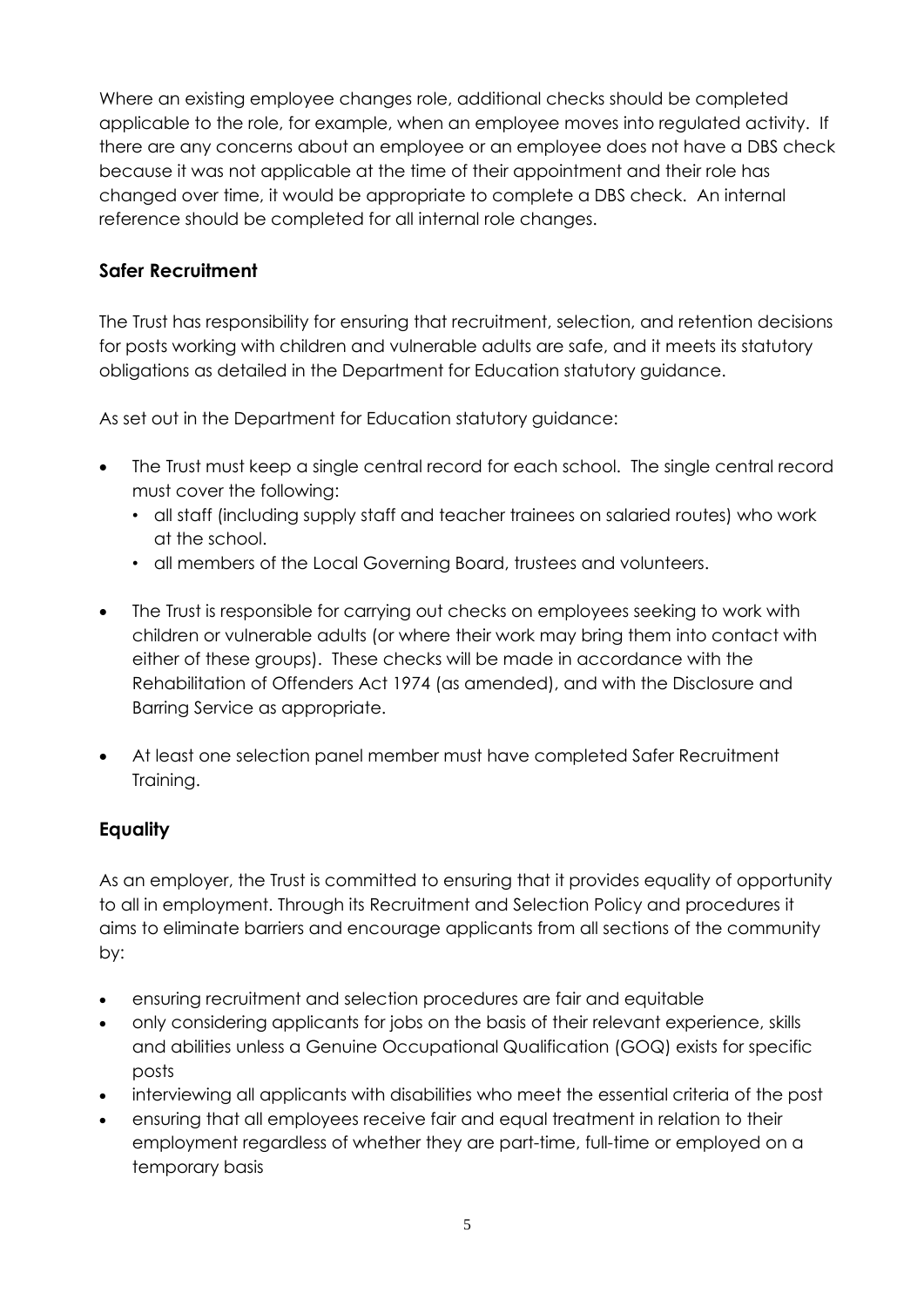Full details of the Trust's commitment to promoting equal opportunities can be found in the Trust's Equal Opportunities Policy.

#### **Adults working with children who are not employed directly by the school**

#### **Supply Staff**

The Trust will only use those agencies which operate a Safer Recruitment Policy and supply written confirmation that all relevant checks have been satisfactorily completed. We will carry out identity checks when the supply staff member arrives for work.

# **Volunteers**

The Trust will require the volunteer to complete a short application form confirming their work experience and providing contact details for at least two appropriate referees.

The Trust will carry out DBS and pre-start vetting checks appropriate to the post (as above) and require regular volunteers to provide details of two referees. References are taken up, as detailed in this policy. Volunteers who help on an occasional basis (e.g. trips/PTA events) are supervised, in accordance with legislation and any risk assessment carried out by the Trust.

#### **Students on Placement**

When volunteers are working in school as part of a recognised training course (such as PGCE, NVQ etc.), references and completion of an application form will not be required. However, the Trust will require proof of DBS Enhanced Clearance with barred list check as appropriate and will carry out identity checks when the student arrives on site.

We will also require students to complete the Childcare Disqualification Declaration if they are working within an Early Years/Foundation Stage or later years care setting [i.e. under eight years old].

# **Students on Work Experience**

Students on work experience will always be supervised. Any student over the age of 16 may be required to complete a Disclosure and Barring Service check depending on the nature of the work experience.

# **Contractors**

The Trust will ensure that contractors, or any employee of the contractor, working on site has been subject to the appropriate level of DBS check, if any such check is required. Contractors and contractors' employees for whom an appropriate DBS check has not been undertaken will be supervised if they will have contact with children. The Trust will check the identity of contractors and their staff on arrival.

This policy will be regularly reviewed and updated to reflect any changes to legislation and statutory guidance.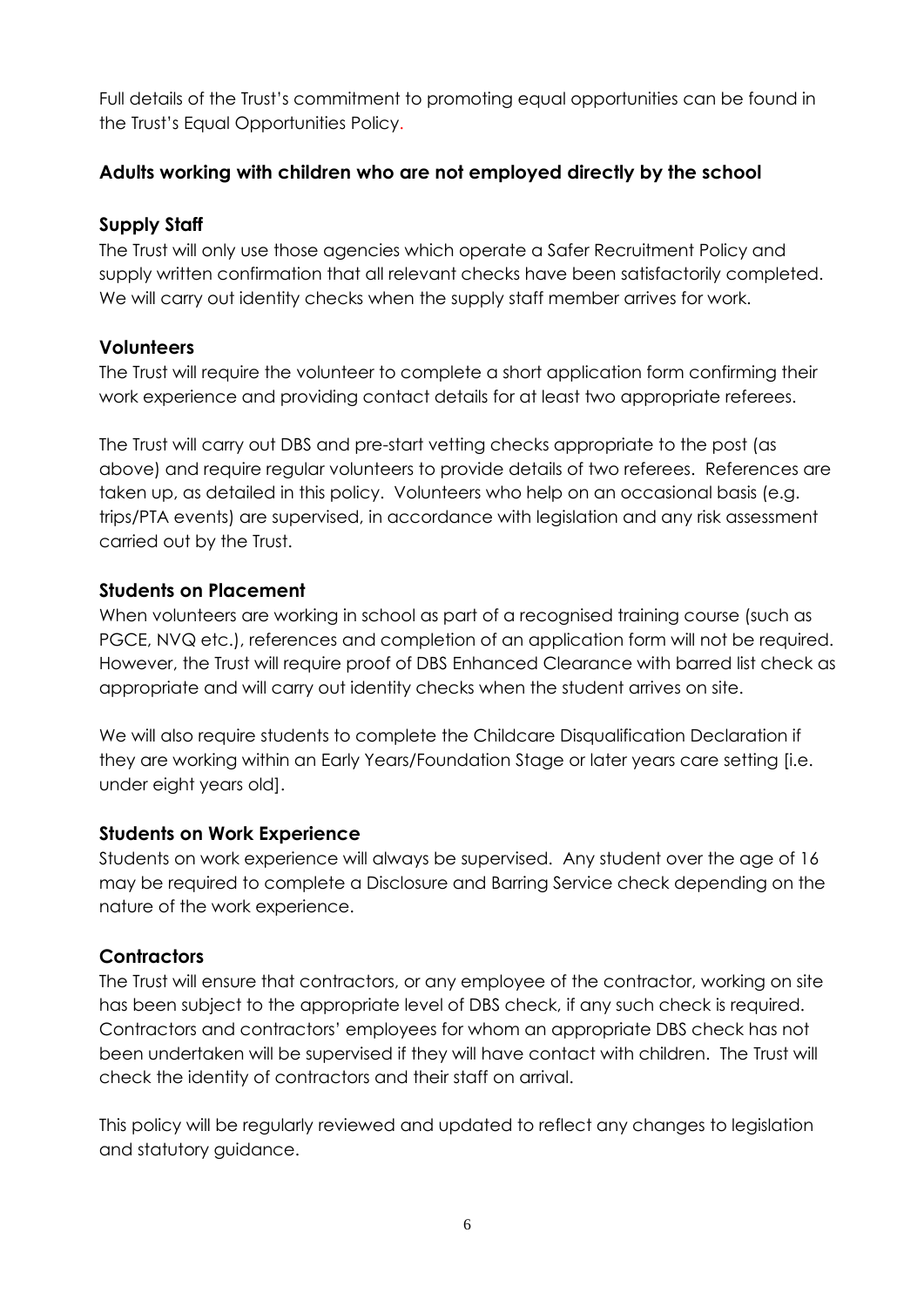### **Redundancy and Rehire**

Any employee requesting Voluntary Redundancy and receiving an enhanced redundancy package will not be eligible for employment with the Trust until six months from their date of leaving has elapsed.

#### **Redeployment**

Any employee who is dismissed on grounds of redundancy will be eligible to apply for any posts advertised and will be required to attend a selection process if they are shortlisted. This selection process will be the same as applied to any other applicant.

An employee who is rehired may be subject to the provisions set out in the Local Government Modification Order.

Employees in a redeployment situation will be considered against suitable vacancies. All applicants who meet the essential criteria for the post (as set out in the person specification) will be offered an interview. The Trust has a responsibility to consider suitable alternative employment across the MAT.

Appropriate funding will be the responsibility of the employee's originating school, this includes any costs of retraining and any pay protection element of the employee's new pay.

#### **Responsibilities**

The individual within the school who is responsible for carrying out the recruitment process i.e. the 'hiring manager' is responsible for different elements of the recruitment process. The hiring manager will be the Local Governing Board or whoever the Local Governing Board choose to delegate this authority to e.g. the Headteacher.

There are many trade unions recognised within the Trust who can assist and offer support with this process to their members.

#### **Data Protection**

The Trust will comply with the provisions of the Data Protection Act 2018. Applicant data will be processed by the organisation in accordance with the principles of that legislation. Data relating to unsuccessful applicants will be held in accordance with Staffordshire County Council's Record Retention Schedule.

Data relating to employees will be managed as necessary for the performance of the employee's contract of employment and/or the conduct of the organisation's business. The organisation will ensure that personal information about applicants and employees, including information in personnel files, is securely retained.